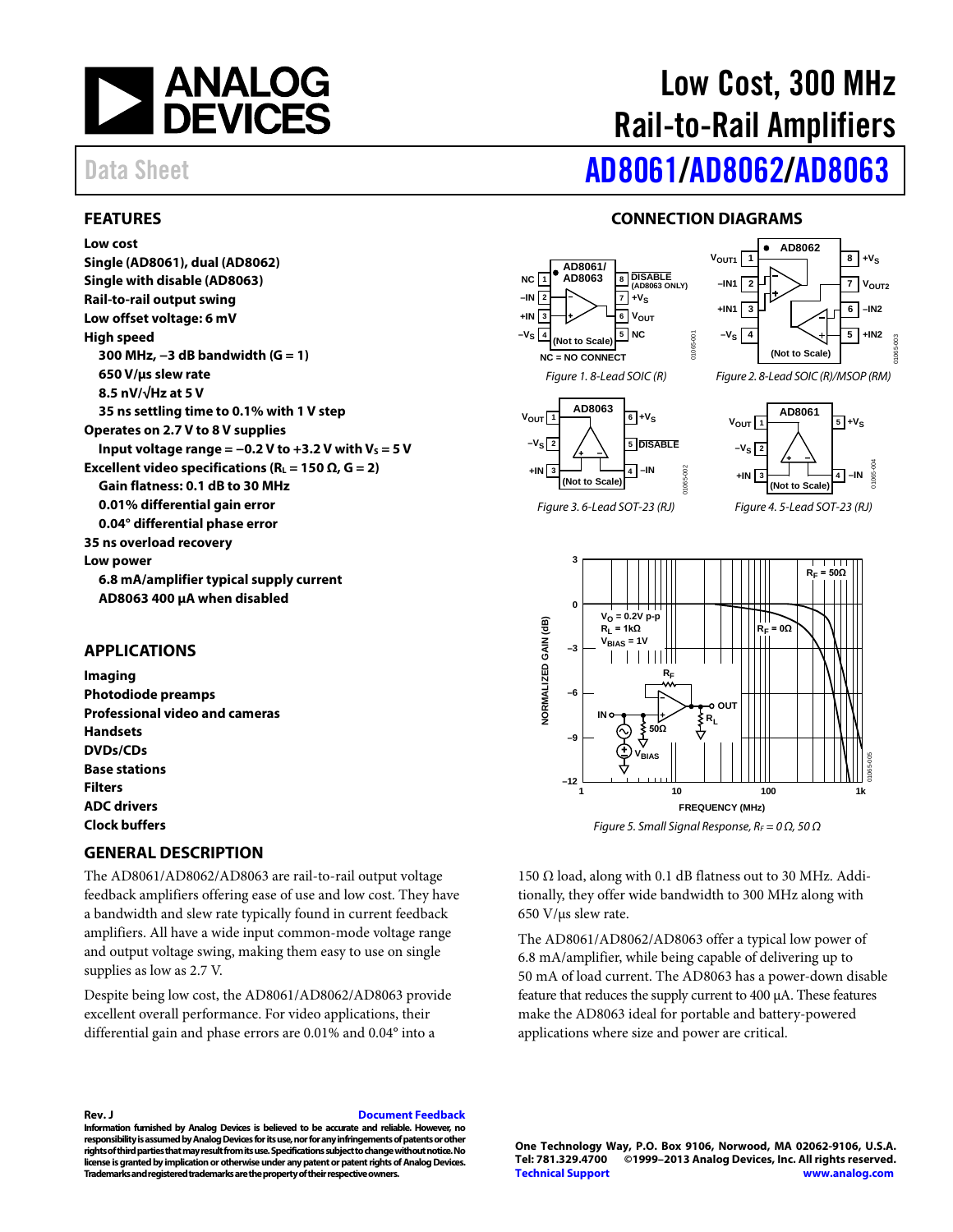### TABLE OF CONTENTS

### <span id="page-1-0"></span>**REVISION HISTORY**

| $5/13$ -Rev. I to Rev. J                            |
|-----------------------------------------------------|
| Added Output Voltage Swing Parameters; Table 1  3   |
| Added Output Voltage Swing Parameters; Table 2  4   |
| Added Output Voltage Swing Parameters; Table 3  5   |
|                                                     |
| $5/13$ -Rev. H to Rev. I                            |
|                                                     |
|                                                     |
| $1/13$ -Rev. G to Rev. H                            |
|                                                     |
|                                                     |
|                                                     |
| $2/10$ —Rev. F to Rev. G                            |
|                                                     |
|                                                     |
| $11/09$ –Rev. E to Rev. F                           |
| Changed Input Common-Mode Voltage Range Parameter 4 |
|                                                     |
| $10/07$ —Rev. D to Rev. E                           |
|                                                     |
|                                                     |
| 12/05-Rev. C to Rev. D                              |
|                                                     |
| Change to Features and General Description 1        |
|                                                     |
|                                                     |
| $5/01$ —Rev. B to Rev. C                            |
|                                                     |
| $11/00$ —Rev. A to Rev. B                           |
| $2/00$ —Rev. 0 to Rev. A                            |
| 11/99-Revision 0: Initial Version                   |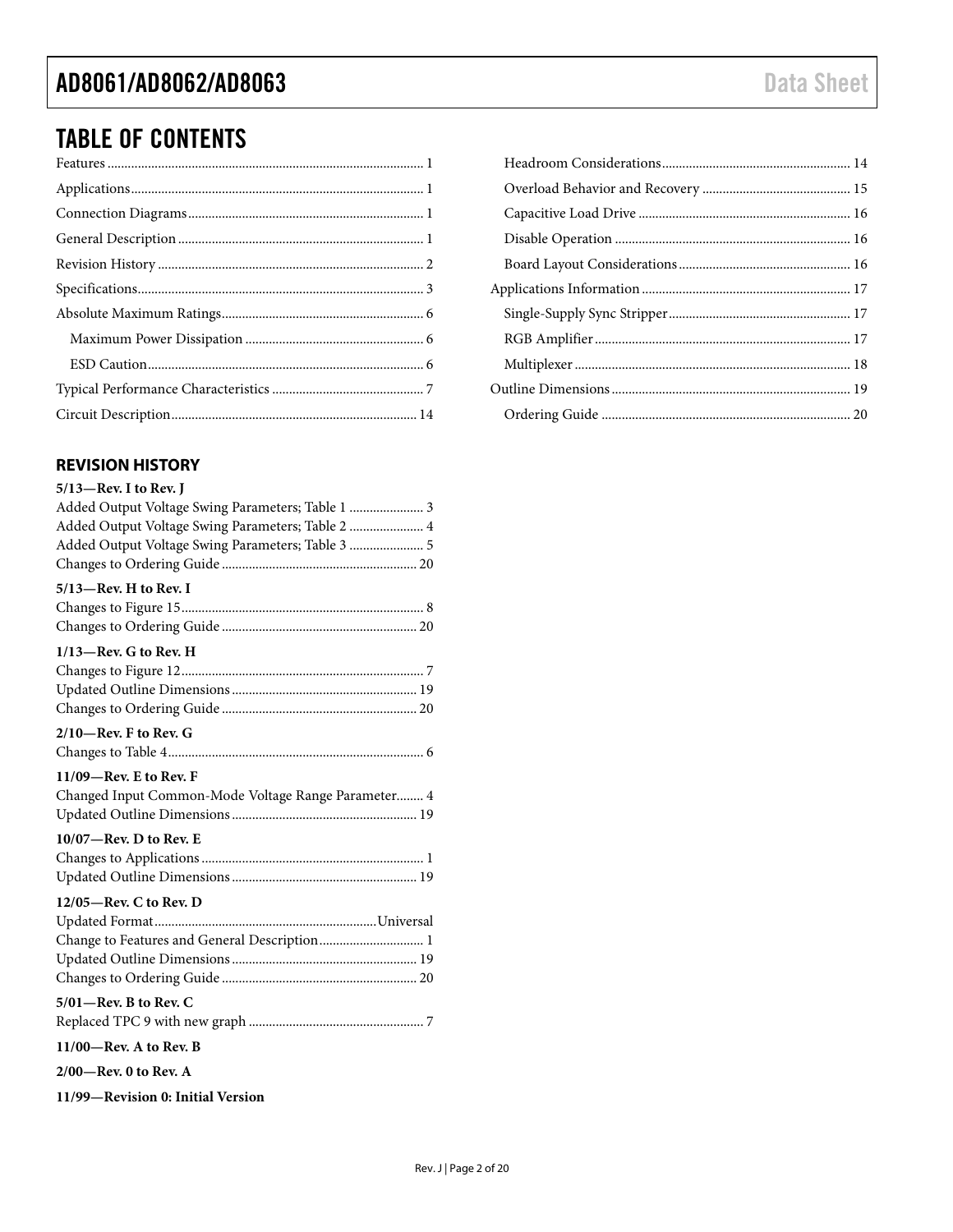### <span id="page-2-0"></span>**SPECIFICATIONS**

T<sub>A</sub> = 25°C, V<sub>S</sub> = 5 V, R<sub>L</sub> = 1 kΩ, V<sub>O</sub> = 1 V, unless otherwise noted.

### **Table 1.**

| <b>Parameter</b>                           | <b>Conditions</b>                                                                      | Min          | <b>Typ</b>       | Max  | Unit           |
|--------------------------------------------|----------------------------------------------------------------------------------------|--------------|------------------|------|----------------|
| <b>DYNAMIC PERFORMANCE</b>                 |                                                                                        |              |                  |      |                |
| -3 dB Small Signal Bandwidth               | $G = 1$ , $V_0 = 0.2 V p-p$                                                            | 150          | 320              |      | <b>MHz</b>     |
|                                            | $G = -1, +2, V_0 = 0.2 V p-p$                                                          | 60           | 115              |      | <b>MHz</b>     |
| -3 dB Large Signal Bandwidth               | $G = 1, V_0 = 1 V p-p$                                                                 |              | 280              |      | MHz            |
| Bandwidth for 0.1 dB Flatness              | $G = 1$ , $V_0 = 0.2 V p-p$                                                            |              | 30               |      | MHz            |
| <b>Slew Rate</b>                           | $G = 1$ , $V_0 = 2$ V step, $R_L = 2$ k $\Omega$                                       | 500          | 650              |      | $V/\mu s$      |
|                                            | $G = 2, V_0 = 2 V$ step, $R_L = 2 k\Omega$                                             | 300          | 500              |      | $V/\mu s$      |
| Settling Time to 0.1%                      | $G = 2, V_0 = 2 V$ step                                                                |              | 35               |      | ns             |
| NOISE/DISTORTION PERFORMANCE               |                                                                                        |              |                  |      |                |
| <b>Total Harmonic Distortion</b>           | $f_c = 5$ MHz, $V_o = 2$ V p-p, $R_l = 1$ k $\Omega$                                   |              | $-77$            |      | dBc            |
|                                            | $f_c = 20$ MHz, $V_0 = 2$ V p-p, $R_L = 1$ k $\Omega$                                  |              | $-50$            |      | dBc            |
| Crosstalk, Output to Output                | $f = 5$ MHz, $G = 2$ , AD8062                                                          |              | $-90$            |      | dBc            |
| Input Voltage Noise                        | $f = 100$ kHz                                                                          |              | 8.5              |      | $nV/\sqrt{Hz}$ |
| <b>Input Current Noise</b>                 | $f = 100$ kHz                                                                          |              | 1.2              |      | $pA/\sqrt{Hz}$ |
| Differential Gain Error (NTSC)             | $G = 2, R_{L} = 150 \Omega$                                                            |              | 0.01             |      | $\frac{0}{0}$  |
| Differential Phase Error (NTSC)            | $G = 2$ , $R_L = 150 \Omega$                                                           |              | 0.04             |      | Degrees        |
| Third-Order Intercept                      | $f = 10$ MHz                                                                           |              | 28               |      | dBc            |
| <b>SFDR</b>                                | $f = 5 MHz$                                                                            |              | 62               |      | dB             |
| DC PERFORMANCE                             |                                                                                        |              |                  |      |                |
| Input Offset Voltage                       |                                                                                        |              | $\mathbf{1}$     | 6    | mV             |
|                                            | <b>TMIN to TMAX</b>                                                                    |              | $\overline{2}$   | 6    | mV             |
| Input Offset Voltage Drift                 |                                                                                        |              | 3.5              |      | $\mu V$ /°C    |
| Input Bias Current                         |                                                                                        |              | 3.5              | 9    | μA             |
|                                            | <b>T<sub>MIN</sub></b> to T <sub>MAX</sub>                                             |              | 4                | 9    | μA             |
| Input Offset Current                       |                                                                                        |              | $\pm 0.3$        | ±4.5 | μA             |
| Open-Loop Gain                             | $V_0 = 0.5$ V to 4.5 V, R <sub>L</sub> = 150 $\Omega$                                  | 68           | 70               |      | dB             |
|                                            | $V_0 = 0.5 V$ to 4.5 V, R <sub>L</sub> = 2 k $\Omega$                                  | 74           | 90               |      | dB             |
| <b>INPUT CHARACTERISTICS</b>               |                                                                                        |              |                  |      |                |
| <b>Input Resistance</b>                    |                                                                                        |              | 13               |      | MΩ             |
| Input Capacitance                          |                                                                                        |              |                  |      | pF             |
| Input Common-Mode Voltage Range            |                                                                                        |              | $-0.2$ to $+3.2$ |      | V              |
| Common-Mode Rejection Ratio                | $V_{CM} = -0.2 V$ to +3.2 V                                                            | 62           | 80               |      | dB             |
| <b>OUTPUT CHARACTERISTICS</b>              |                                                                                        |              |                  |      |                |
| Output Voltage Swing Low                   | $R_L = 150 \Omega$                                                                     | 0.3          | 0.1              |      | v              |
|                                            | $R_L = 2 k\Omega$                                                                      |              | 0.1              |      | V              |
| Output Voltage Swing High                  | $R_L = 150 \Omega$                                                                     | 0.25<br>4.75 |                  |      |                |
|                                            |                                                                                        | 4.85         | 4.86<br>4.9      |      | ٧<br>V         |
|                                            | $R_L = 2 k\Omega$                                                                      |              |                  |      |                |
| <b>Output Current</b>                      | $V_0 = 0.5 V$ to 4.5 V                                                                 | 25           | 50               |      | mA             |
| Capacitive Load Drive, $V_{OUT} = 0.8 V$   | 30% overshoot: $G = 1$ , $R_s = 0$ $\Omega$<br>$G = 2$ , R <sub>s</sub> = 4.7 $\Omega$ |              | 25<br>300        |      | pF<br>pF       |
| POWER-DOWN DISABLE                         |                                                                                        |              |                  |      |                |
| Turn-On Time                               |                                                                                        |              | 40               |      | ns             |
| Turn-Off Time                              |                                                                                        |              | 300              |      | ns             |
| <b>DISABLE</b> Voltage (Off)               |                                                                                        |              | 2.8              |      | V              |
| DISABLE Voltage (On)                       |                                                                                        |              | 3.2              |      | v              |
| POWER SUPPLY                               |                                                                                        |              |                  |      |                |
| <b>Operating Range</b>                     |                                                                                        | 2.7          | 5                | 8    | V              |
| Quiescent Current per Amplifier            |                                                                                        |              | 6.8              | 9.5  | mA             |
| Supply Current when Disabled (AD8063 Only) |                                                                                        |              | 0.4              |      | mA             |
| Power Supply Rejection Ratio               | $\Delta V_s = 2.7 V$ to 5 V                                                            | 72           | 80               |      | dB             |
|                                            |                                                                                        |              |                  |      |                |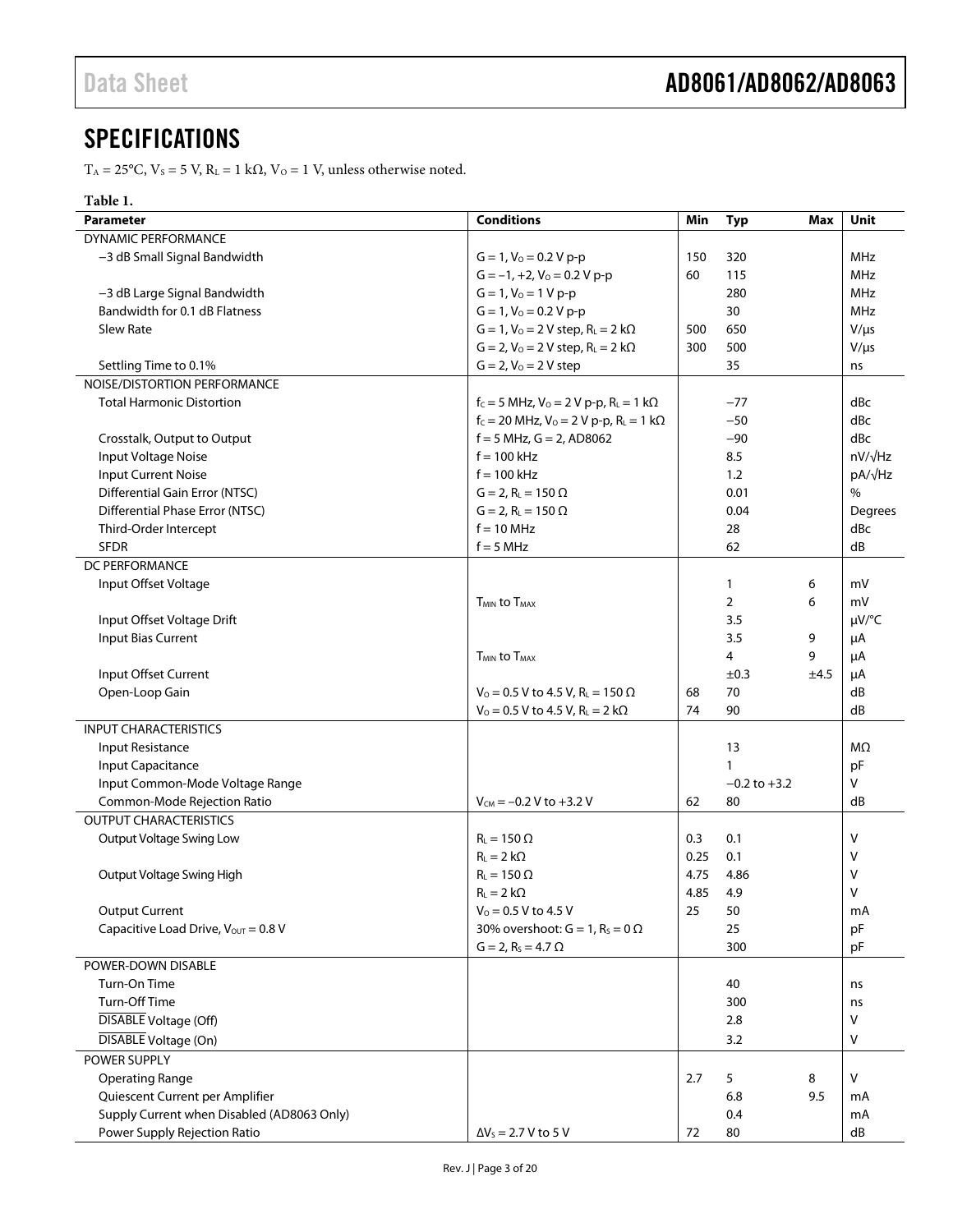T<sub>A</sub> = 25°C, V<sub>S</sub> = 3 V, R<sub>L</sub> = 1 kΩ, V<sub>O</sub> = 1 V, unless otherwise noted.

#### **Table 2.**

| Parameter                                  | <b>Conditions</b>                                             | Min  | <b>Typ</b>       | Max  | Unit           |
|--------------------------------------------|---------------------------------------------------------------|------|------------------|------|----------------|
| <b>DYNAMIC PERFORMANCE</b>                 |                                                               |      |                  |      |                |
| -3 dB Small Signal Bandwidth               | $G = 1$ , $V_0 = 0.2 V p-p$                                   | 150  | 300              |      | MHz            |
|                                            | $G = -1, +2, V_0 = 0.2 V p-p$                                 | 60   | 115              |      | <b>MHz</b>     |
| -3 dB Large Signal Bandwidth               | $G = 1, V_0 = 1 V p-p$                                        |      | 250              |      | <b>MHz</b>     |
| Bandwidth for 0.1 dB Flatness              | $G = 1$ , $V_0 = 0.2 V p-p$                                   |      | 30               |      | <b>MHz</b>     |
| Slew Rate                                  | $G = 1$ , $V_0 = 1$ V step, $R_L = 2$ k $\Omega$              | 190  | 280              |      | $V/\mu s$      |
|                                            | $G = 2$ , $V_0 = 1.5 V$ step, $R_L = 2 k\Omega$               | 180  | 230              |      | $V/\mu s$      |
| Settling Time to 0.1%                      | $G = 2, V_0 = 1 V$ step                                       |      | 40               |      | ns             |
| NOISE/DISTORTION PERFORMANCE               |                                                               |      |                  |      |                |
| <b>Total Harmonic Distortion</b>           | $f_c = 5$ MHz, $V_0 = 2$ V p-p, R <sub>L</sub> = 1 k $\Omega$ |      | -60              |      | dBc            |
|                                            | $f_c = 20$ MHz, $V_0 = 2$ V p-p, $R_L = 1$ k $\Omega$         |      | $-44$            |      | dBc            |
| Crosstalk, Output to Output                | $f = 5$ MHz, $G = 2$                                          |      | $-90$            |      | dBc            |
| Input Voltage Noise                        | $f = 100$ kHz                                                 |      | 8.5              |      | $nV/\sqrt{Hz}$ |
| <b>Input Current Noise</b>                 | $f = 100$ kHz                                                 |      | 1.2              |      | pA/√Hz         |
| <b>DC PERFORMANCE</b>                      |                                                               |      |                  |      |                |
| Input Offset Voltage                       |                                                               |      | 1                | 6    | mV             |
|                                            | <b>TMIN to TMAX</b>                                           |      | $\overline{2}$   | 6    | mV             |
| Input Offset Voltage Drift                 |                                                               |      | 3.5              |      | µV/°C          |
| <b>Input Bias Current</b>                  |                                                               |      | 3.5              | 8.5  | μA             |
|                                            | <b>T<sub>MIN</sub></b> to T <sub>MAX</sub>                    |      | 4                | 8.5  | μA             |
| Input Offset Current                       |                                                               |      | $\pm 0.3$        | ±4.5 | μA             |
| Open-Loop Gain                             | $V_0$ = 0.5 V to 2.5 V, R <sub>L</sub> = 150 $\Omega$         | 66   | 70               |      | dB             |
|                                            | $V_0 = 0.5 V$ to 2.5 V, R <sub>L</sub> = 2 k $\Omega$         | 74   | 90               |      | dB             |
| <b>INPUT CHARACTERISTICS</b>               |                                                               |      |                  |      |                |
| Input Resistance                           |                                                               |      | 13               |      | MΩ             |
| Input Capacitance                          |                                                               |      | 1                |      | pF             |
| Input Common-Mode Voltage Range            |                                                               |      | $-0.2$ to $+1.2$ |      | v              |
| Common-Mode Rejection Ratio                | $V_{CM} = -0.2 V to +1.2 V$                                   |      | 80               |      | dB             |
| <b>OUTPUT CHARACTERISTICS</b>              |                                                               |      |                  |      |                |
| Output Voltage Swing Low                   | $R_L = 150 \Omega$                                            | 0.3  | 0.1              |      | v              |
|                                            | $R_L = 2 k\Omega$                                             | 0.3  | 0.1              |      | v              |
| Output Voltage Swing High                  | $R_L = 150 \Omega$                                            | 2.85 | 2.87             |      | v              |
|                                            | $R_1 = 2 k\Omega$                                             | 2.9  | 2.9              |      | v              |
| <b>Output Current</b>                      | $V_0 = 0.5 V$ to 2.5 V                                        |      | 25               |      | mA             |
| Capacitive Load Drive, Vout = 0.8 V        | 30% overshoot, $G = 1$ , $R_s = 0 \Omega$                     |      | 25               |      | pF             |
|                                            | $G = 2$ , R <sub>s</sub> = 4.7 $\Omega$                       |      | 300              |      | pF             |
| POWER-DOWN DISABLE                         |                                                               |      |                  |      |                |
| Turn-On Time                               |                                                               |      | 40               |      | ns             |
| Turn-Off Time                              |                                                               |      | 300              |      | ns             |
| <b>DISABLE Voltage-Off</b>                 |                                                               |      | 0.8              |      | V              |
| DISABLE Voltage-On                         |                                                               |      | 1.2              |      | ٧              |
| POWER SUPPLY                               |                                                               |      |                  |      |                |
| <b>Operating Range</b>                     |                                                               | 2.7  |                  | 3    | v              |
| Quiescent Current per Amplifier            |                                                               |      | 6.8              | 9    | mA             |
| Supply Current when Disabled (AD8063 Only) |                                                               |      | 0.4              |      | mA             |
| <b>Power Supply Rejection Ratio</b>        |                                                               | 72   | 80               |      | dB             |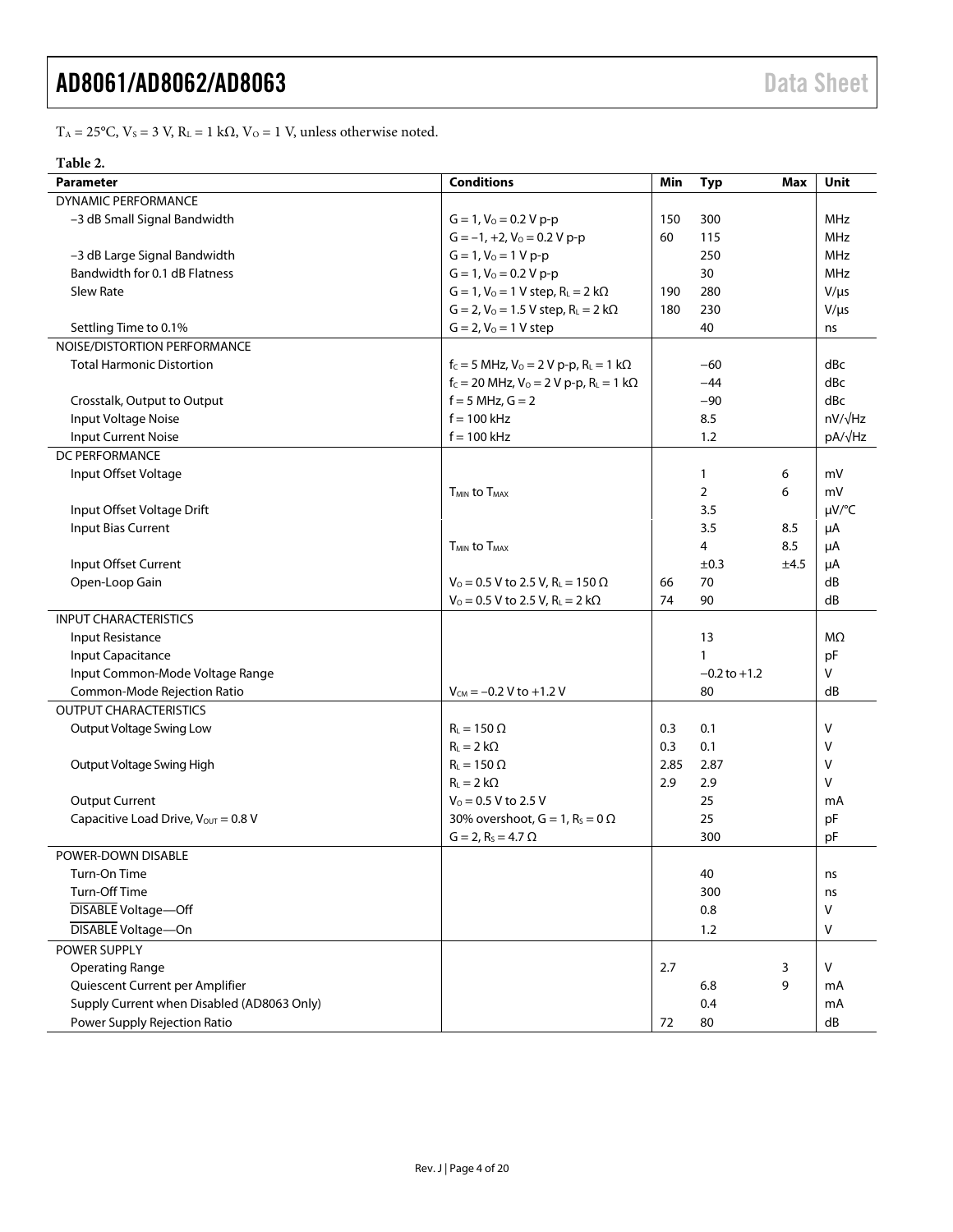T<sub>A</sub> = 25°C, V<sub>S</sub> = 2.7 V, R<sub>L</sub> = 1 kΩ, V<sub>O</sub> = 1 V, unless otherwise noted.

| `able |
|-------|
|-------|

| <b>Parameter</b>                           | <b>Conditions</b>                                     | Min  | <b>Typ</b>       | Max  | Unit           |
|--------------------------------------------|-------------------------------------------------------|------|------------------|------|----------------|
| <b>DYNAMIC PERFORMANCE</b>                 |                                                       |      |                  |      |                |
| -3 dB Small Signal Bandwidth               | $G = 1$ , $V_0 = 0.2 V p-p$                           | 150  | 300              |      | <b>MHz</b>     |
|                                            | $G = -1, +2, V_0 = 0.2 V p-p$                         | 60   | 115              |      | <b>MHz</b>     |
|                                            | $G = 1, V_0 = 1 V p-p$                                |      | 230              |      | <b>MHz</b>     |
| Bandwidth for 0.1 dB Flatness              | $G = 1$ , $V_0 = 0.2 V p-p$ , $V_0 dc = 1 V$          |      | 30               |      | MHz            |
| <b>Slew Rate</b>                           | $G = 1$ , $V_0 = 0.7 V$ step, $R_L = 2 k\Omega$       | 110  | 150              |      | $V/\mu s$      |
|                                            | $G = 2$ , $V_0 = 1.5 V$ step, $R_L = 2 k\Omega$       | 95   | 130              |      | $V/\mu s$      |
| Settling Time to 0.1%                      | $G = 2, V_0 = 1 V$ step                               |      | 40               |      | ns             |
| NOISE/DISTORTION PERFORMANCE               |                                                       |      |                  |      |                |
| <b>Total Harmonic Distortion</b>           | $f_c = 5$ MHz, $V_0 = 2$ V p-p, $R_L = 1$ k $\Omega$  |      | $-60$            |      | dBc            |
|                                            | $f_c = 20$ MHz, $V_0 = 2$ V p-p, $R_L = 1$ k $\Omega$ |      | $-44$            |      | dBc            |
| Crosstalk, Output to Output                | $f = 5$ MHz, $G = 2$                                  |      | $-90$            |      | dBc            |
| Input Voltage Noise                        | $f = 100$ kHz                                         |      | 8.5              |      | $nV/\sqrt{Hz}$ |
| <b>Input Current Noise</b>                 | $f = 100$ kHz                                         |      | 1.2              |      | pA/√Hz         |
| DC PERFORMANCE                             |                                                       |      |                  |      |                |
| Input Offset Voltage                       |                                                       |      | $\mathbf{1}$     | 6    | mV             |
|                                            | <b>TMIN to TMAX</b>                                   |      | $\overline{2}$   | 6    | mV             |
| Input Offset Voltage Drift                 |                                                       |      | 3.5              |      | $\mu V$ /°C    |
| Input Bias Current                         |                                                       |      | 3.5              |      | μA             |
|                                            | <b>TMIN to TMAX</b>                                   |      | 4                | 8.5  | μA             |
| Input Offset Current                       |                                                       |      | $\pm 0.3$        | ±4.5 | μA             |
| Open-Loop Gain                             | $V_0$ = 0.5 V to 2.2 V, R <sub>L</sub> = 150 $\Omega$ | 63   | 70               |      | dB             |
|                                            | $V_0 = 0.5 V$ to 2.2 V, R <sub>L</sub> = 2 k $\Omega$ | 74   | 90               |      | dB             |
| <b>INPUT CHARACTERISTICS</b>               |                                                       |      |                  |      |                |
| Input Resistance                           |                                                       |      | 13               |      | MΩ             |
| Input Capacitance                          |                                                       |      | $\mathbf{1}$     |      | pF             |
| Input Common-Mode Voltage Range            |                                                       |      | $-0.2$ to $+0.9$ |      | V              |
| Common-Mode Rejection Ratio                | $V_{CM} = -0.2 V$ to +0.9 V                           |      | 0.8              |      | dB             |
| <b>OUTPUT CHARACTERISTICS</b>              |                                                       |      |                  |      |                |
| Output Voltage Swing Low                   | $R_L = 150 \Omega$                                    | 0.3  | 0.1              |      | V              |
|                                            | $R_1 = 2 k\Omega$                                     | 0.25 | 0.1              |      | v              |
| Output Voltage Swing High                  | $Ri = 150 \Omega$                                     | 2.55 | 2.55             |      | V              |
|                                            | $R_1 = 2 k\Omega$                                     | 2.6  | 2.6              |      | v              |
| <b>Output Current</b>                      | $V_0$ = 0.5 V to 2.2 V                                |      | 25               |      | mA             |
| Capacitive Load Drive, Vout = 0.8 V        | 30% overshoot: $G = 1$ , $R_s = 0$ $\Omega$           |      | 25               |      | pF             |
|                                            | $G = 2$ , R <sub>s</sub> = 4.7 $\Omega$               | 300  |                  |      | pF             |
| POWER-DOWN DISABLE                         |                                                       |      |                  |      |                |
| Turn-On Time                               |                                                       |      | 40               |      | ns             |
| Turn-Off Time                              |                                                       |      | 300              |      | ns             |
| <b>DISABLE</b> Voltage (Off)               |                                                       |      | 0.5              |      | ٧              |
| DISABLE Voltage (On)                       |                                                       |      | 0.9              |      | ٧              |
| POWER SUPPLY                               |                                                       |      |                  |      |                |
| <b>Operating Range</b>                     |                                                       | 2.7  |                  | 8    | v              |
| Quiescent Current per Amplifier            |                                                       |      | 6.8              | 8.5  | mA             |
| Supply Current when Disabled (AD8063 Only) |                                                       |      | 0.4              |      | mA             |
| Power Supply Rejection Ratio               |                                                       |      | 80               |      | dB             |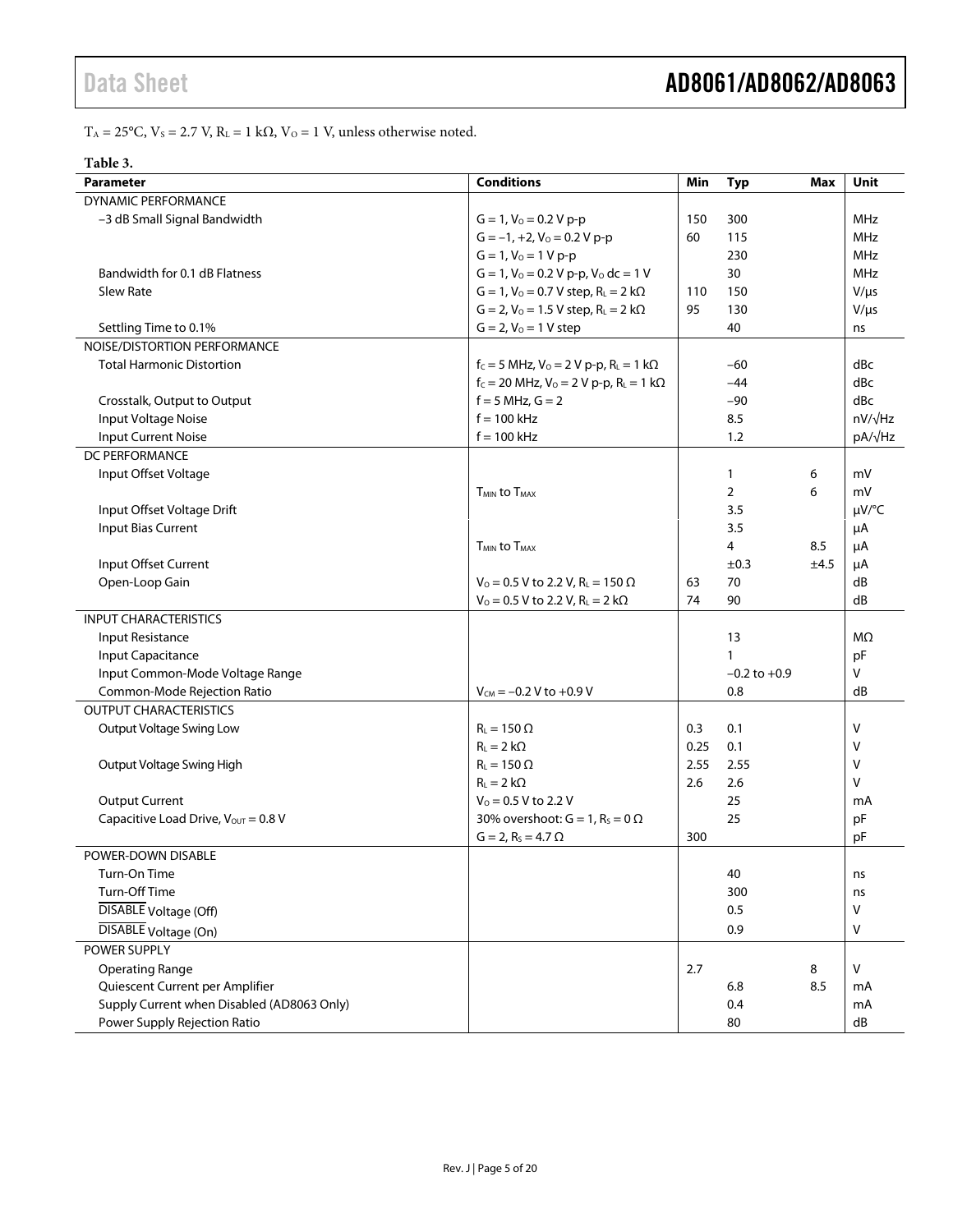### <span id="page-5-0"></span>ABSOLUTE MAXIMUM RATINGS

#### **Table 4.**

| <b>Parameter</b>                                           | Rating                              |
|------------------------------------------------------------|-------------------------------------|
| Supply Voltage                                             | 8 V                                 |
| Internal Power Dissipation <sup>1</sup>                    |                                     |
| 8-lead SOIC (R)                                            | 0.8 W                               |
| 5-lead SOT-23 (RJ)                                         | 0.5W                                |
| 6-lead SOT-23 (RJ)                                         | 0.5W                                |
| 8-lead MSOP (RM)                                           | 0.6W                                |
| Input Voltage (Common-Mode)                                | $(-VS - 0.2 V)$ to $(+VS + 0.2 V)$  |
| Differential Input Voltage                                 | $\pm V_5$                           |
| <b>Output Short-Circuit Duration</b>                       | Observe power derating curves       |
| Storage Temperature Range<br>R-8, RM-8, SOT-23-5, SOT-23-6 | $-65^{\circ}$ C to $+125^{\circ}$ C |
| Operating Temperature Range                                | $-40^{\circ}$ C to $+85^{\circ}$ C  |
| Lead Temperature (Soldering,<br>10 sec)                    | 300 $\degree$ C                     |

<sup>1</sup> Specification is for device in free air.

8-Lead SOIC\_N:  $\theta_{JA} = 160^{\circ}$ C/W;  $\theta_{JC} = 56^{\circ}$ C/W.

5-Lead SOT-23:  $\theta_{JA} = 240^{\circ}$ C/W;  $\theta_{JC} = 92^{\circ}$ C/W.

6-Lead SOT-23:  $θ_{JA} = 230°C/W$ ;  $θ_{JC} = 92°C/W$ . 8-Lead MSOP:  $θ<sub>JA</sub> = 200°C/W; θ<sub>JC</sub> = 44°C/W.$ 

Stresses above those listed under Absolute Maximum Ratings may cause permanent damage to the device. This is a stress rating only; functional operation of the device at these or any other conditions above those indicated in the operational section of this specification is not implied. Exposure to absolute maximum rating conditions for extended periods may affect device reliability.

#### <span id="page-5-1"></span>**MAXIMUM POWER DISSIPATION**

The maximum power that can be safely dissipated by the AD8061/AD8062/AD8063 is limited by the associated rise in junction temperature. The maximum safe junction temperature for plastic encapsulated devices is determined by the glass transition temperature of the plastic, approximately 150°C. Temporarily exceeding this limit may cause a shift in parametric performance due to a change in the stresses exerted on the die by the package. Exceeding a junction temperature of 175°C for an extended period can result in device failure. While the AD8061/AD8062/AD8063 is internally short-circuit protected, this may not be sufficient to guarantee that the maximum junction temperature (150°C) is not exceeded under all conditions.

To ensure proper operation, it is necessary to observe the maximum power derating curves.



*Figure 6. Maximum Power Dissipation vs. Temperature for AD8061/AD8062/AD8063*

#### <span id="page-5-2"></span>**ESD CAUTION**



ESD (electrostatic discharge) sensitive device. Charged devices and circuit boards can discharge without detection. Although this product features patented or proprietary protection circuitry, damage may occur on devices subjected to high energy ESD. Therefore, proper ESD precautions should be taken to avoid performance degradation or loss of functionality.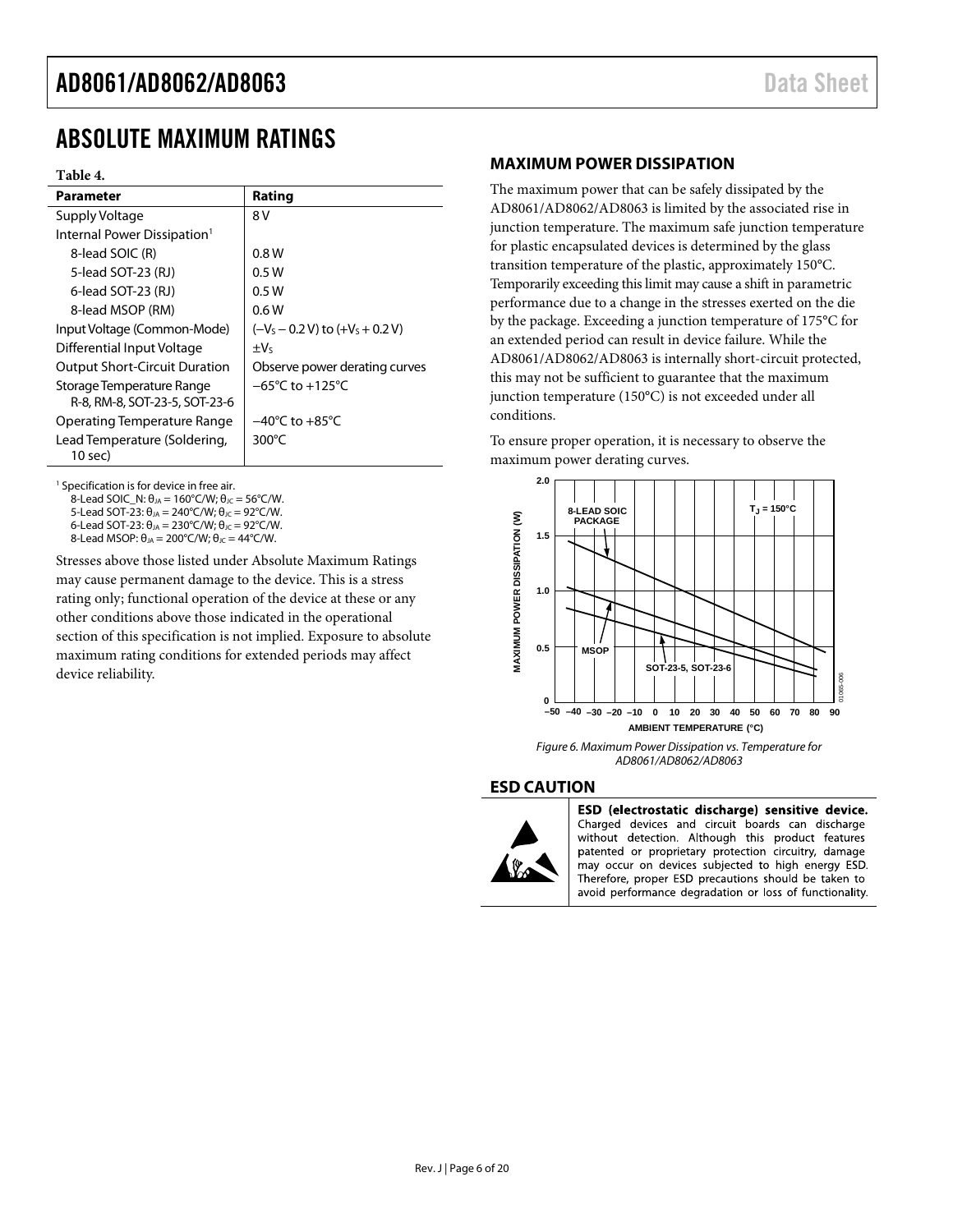### Data Sheet **AD8061/AD8062/AD8063**

### <span id="page-6-0"></span>TYPICAL PERFORMANCE CHARACTERISTICS



*Figure 7. Output Saturation Voltage vs. Load Current*







*Figure 9. Small Signal Response, RF = 0 Ω, 50 Ω*



*Figure 10. Small Signal Frequency Response*



*Figure 11. Large Signal Frequency Response*



*Figure 12. Small Signal Frequency Response*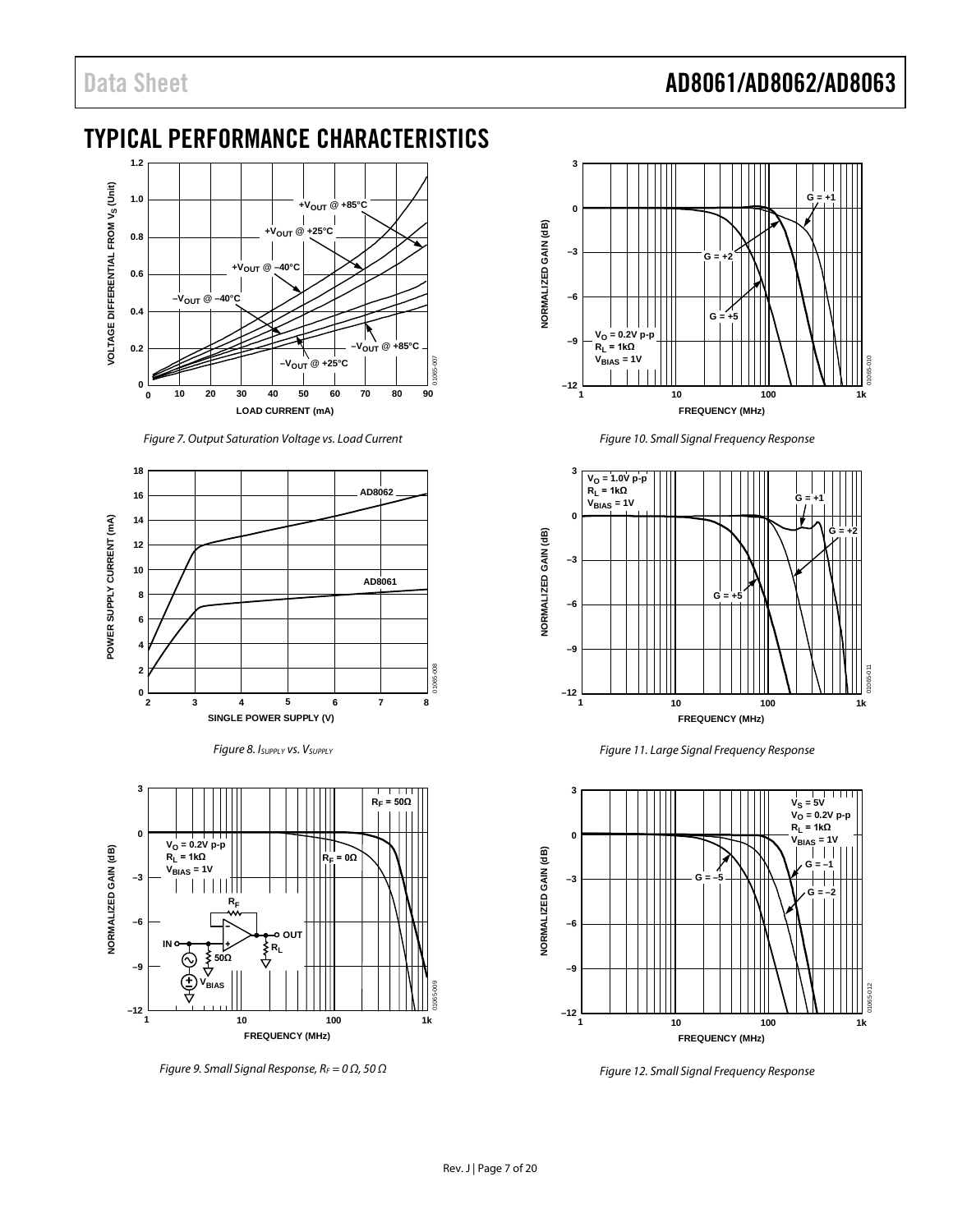

*Figure 13. Large Signal Frequency Response*







*Figure 15. AD8062 Open-Loop Gain and Phase vs. Frequency,*  $V_S$  = 5  $V$ *, R<sub>L</sub>* = 1 kΩ



<span id="page-7-0"></span>*Figure 16. Harmonic Distortion for a 1 V p-p Signal vs. Input Signal DC Bias*



*Figure 17. Harmonic Distortion for a 1 V p-p Output Signal vs. Input Signal DC Bias*

<span id="page-7-1"></span>

<span id="page-7-2"></span>*Figure 18. Harmonic Distortion vs. Output Signal DC Bias*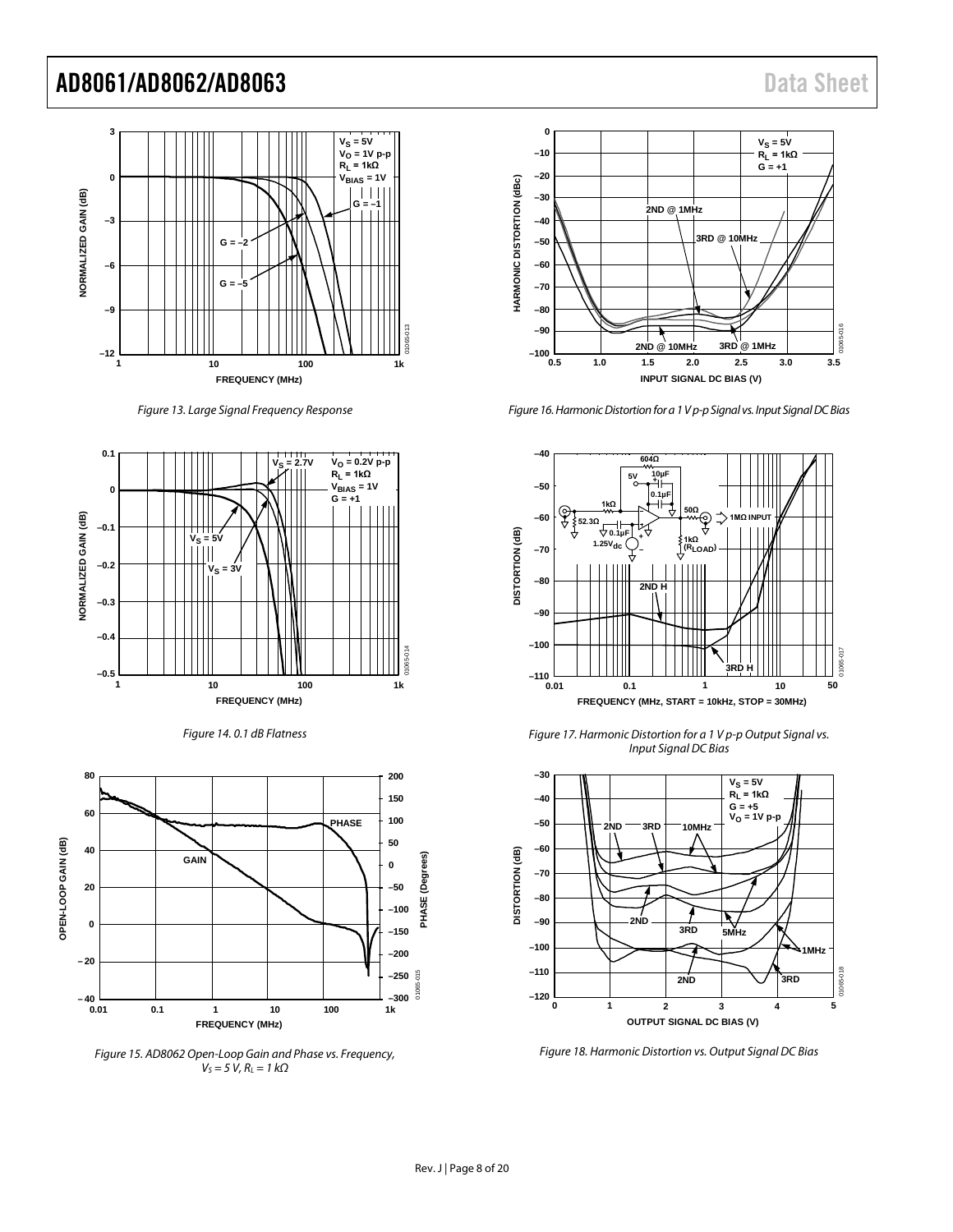

*Figure 19. Harmonic Distortion vs. Output Signal Amplitude*







*Figure 21. 400 mV Pulse Response*



*Figure 24. Slew Rate vs. Output Step Amplitude*

### Data Sheet **AD8061/AD8062/AD8063**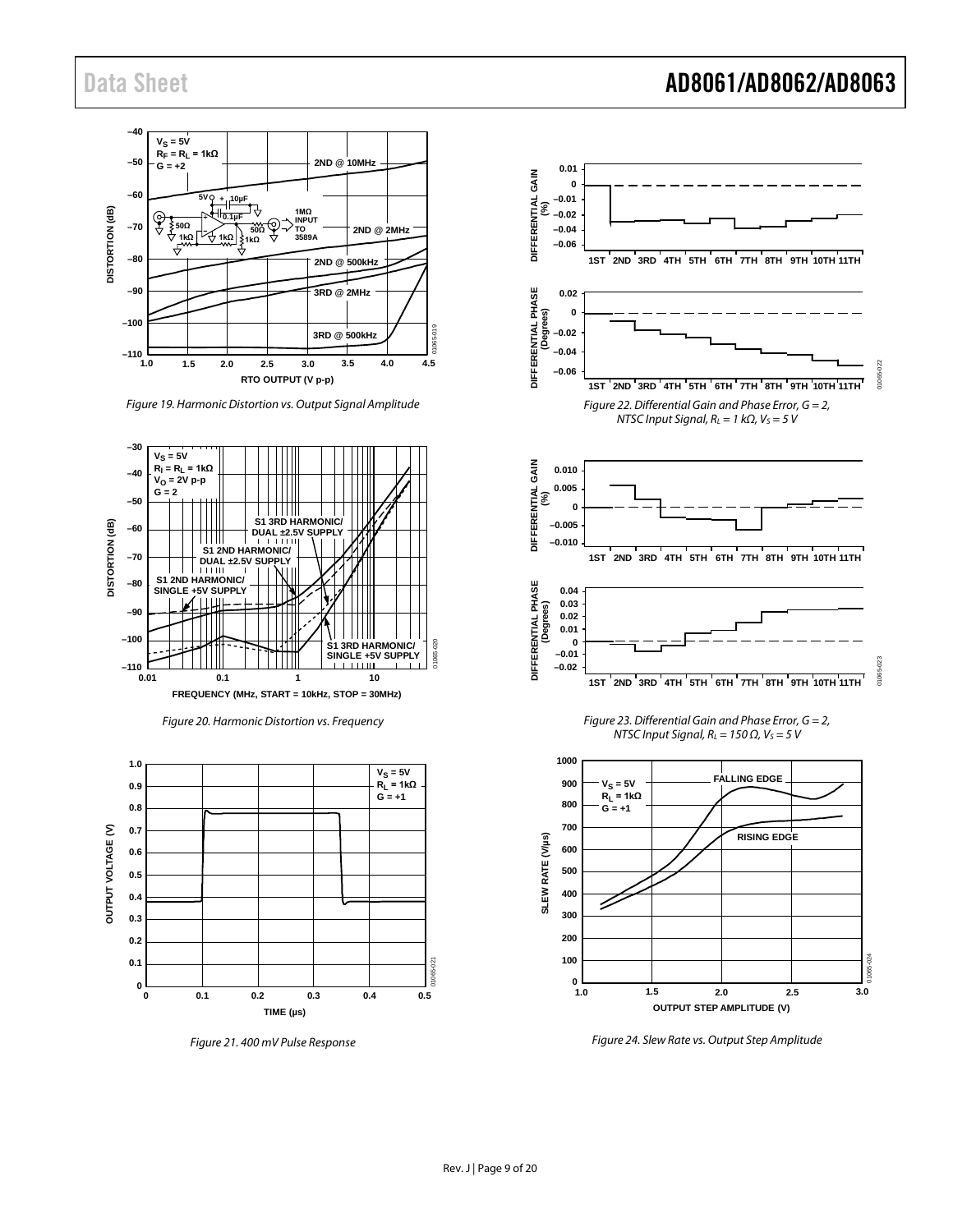

*Figure 25. Slew Rate vs. Output Step Amplitude, G = 2, RL = 1 kΩ, VS = 5 V*



*Figure 27. Current Noise vs. Frequency*



*Figure 28. Input Overload Recovery, Input Step = 0 V to 2 V*



*Figure 29. Output Overload Recovery, Input Step = 0 V to 1 V*

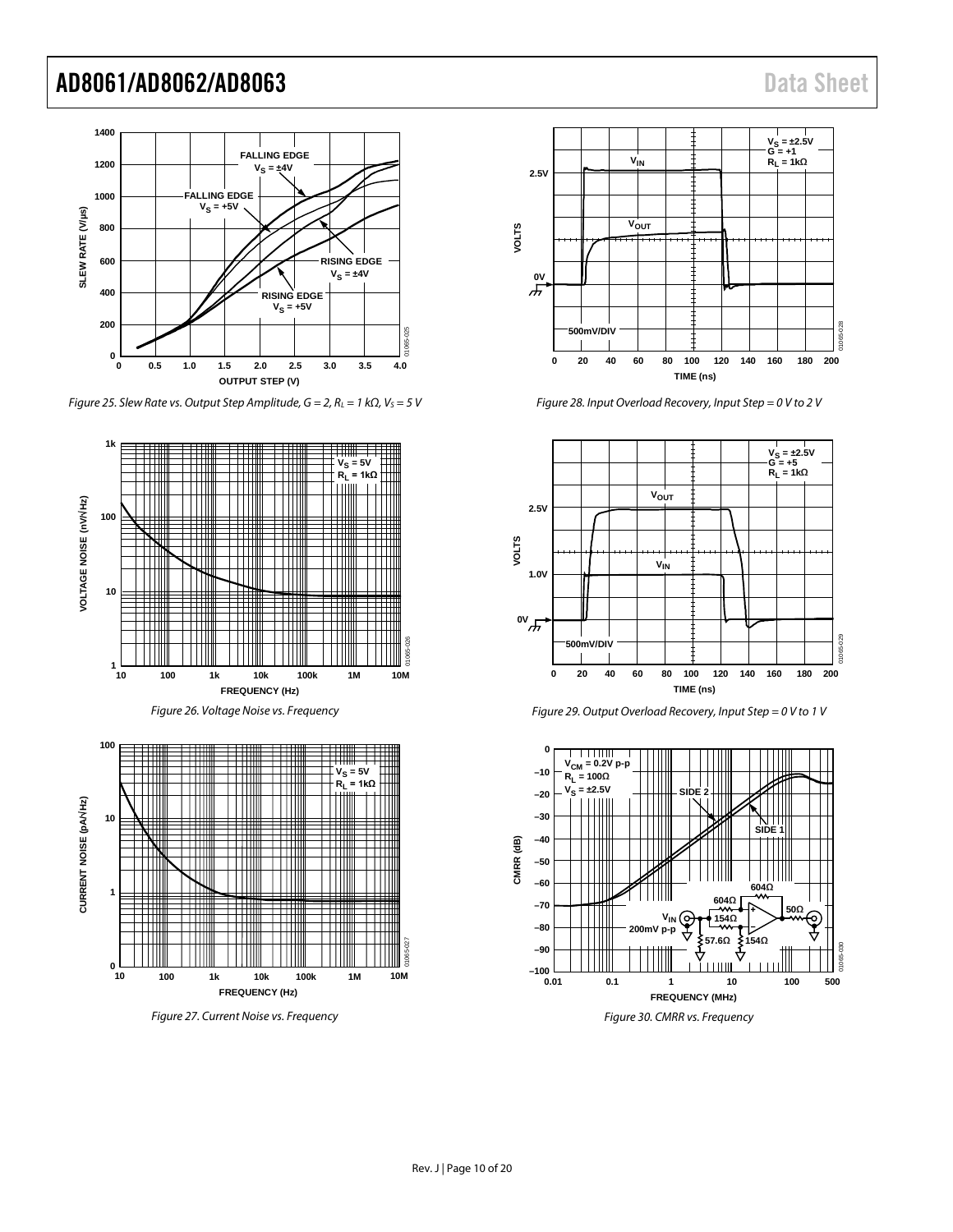









<span id="page-10-2"></span>*Figure 33. AD8063 Disabled Output Isolation Frequency Response*

### Data Sheet **AD8061/AD8062/AD8063**



*Figure 34. AD8063 DISABLE Voltage vs. Supply Current*

<span id="page-10-0"></span>



<span id="page-10-1"></span>

*Figure 36. Output Impedance vs. Frequency, V<sub>OUT</sub>* = 0.2 *V p-p, R<sub>L</sub>* = 1 *kΩ, V<sub>S</sub>* = 5 *V*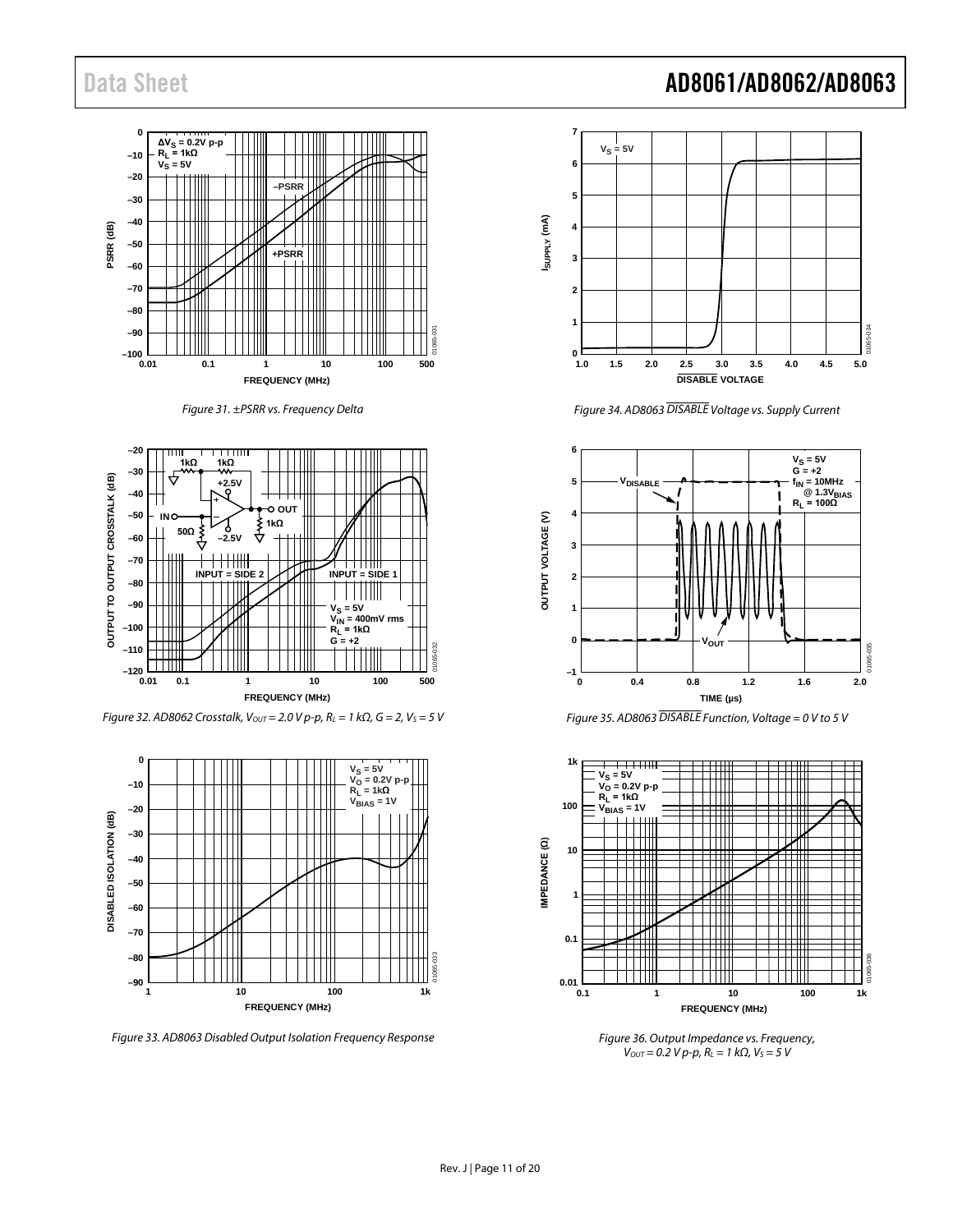







*Figure 39. Output Swing*









*Figure 42. Output Rail-to-Rail Swing*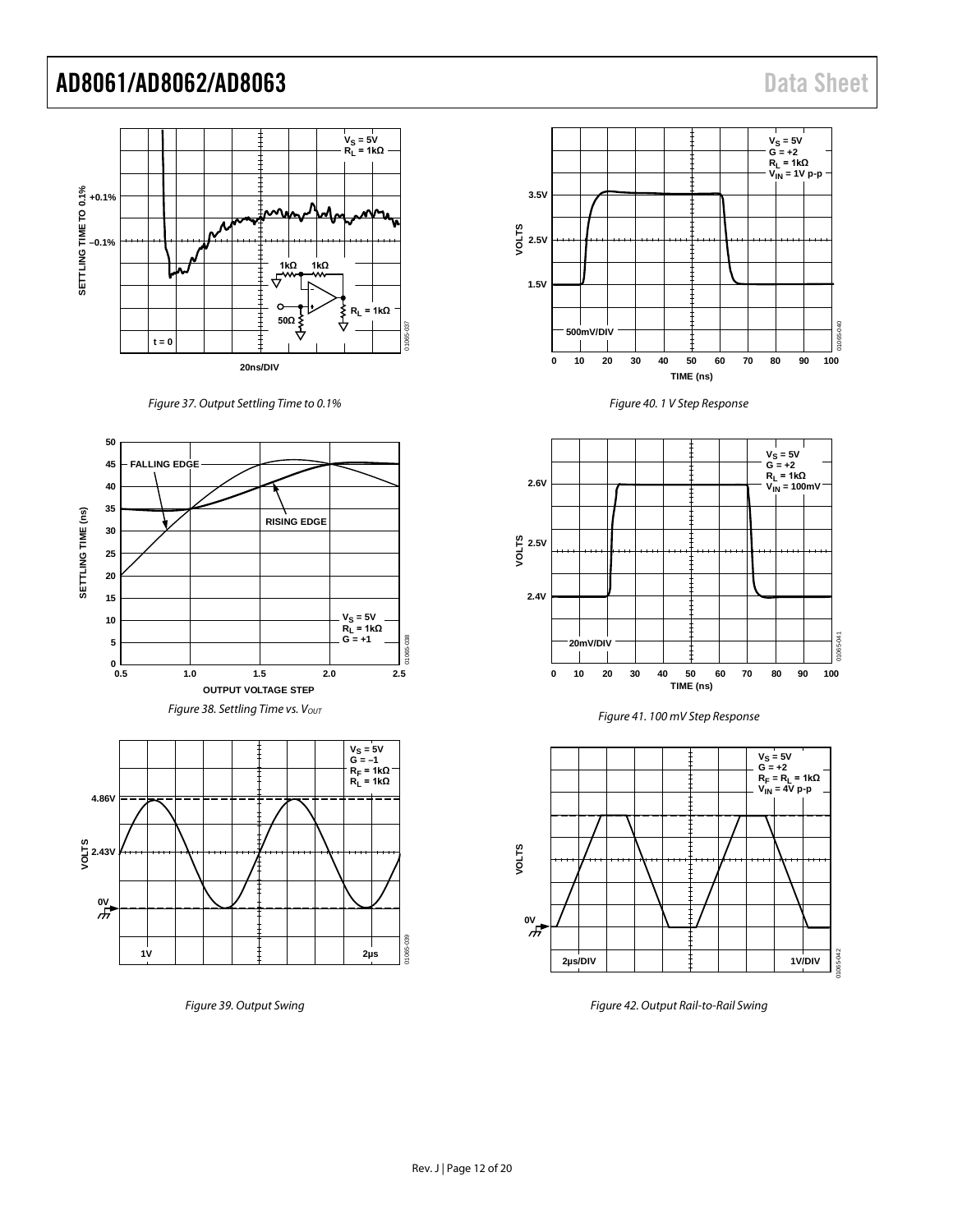### **V<sub>S</sub> = 5V<br>G = +1<br>R<sub>L</sub> = 1kΩ 2.6V** p<br>0<br>><br>> **2.4V** 1065-043 **50mV/DIV** 01065-043 **15 20 25 30 35 0 5 10 40 45 50 TIME (ns)**

*Figure 43. 200 mV Step Response*

## Data Sheet **AD8061/AD8062/AD8063**



*Figure 44. 2 V Step Response*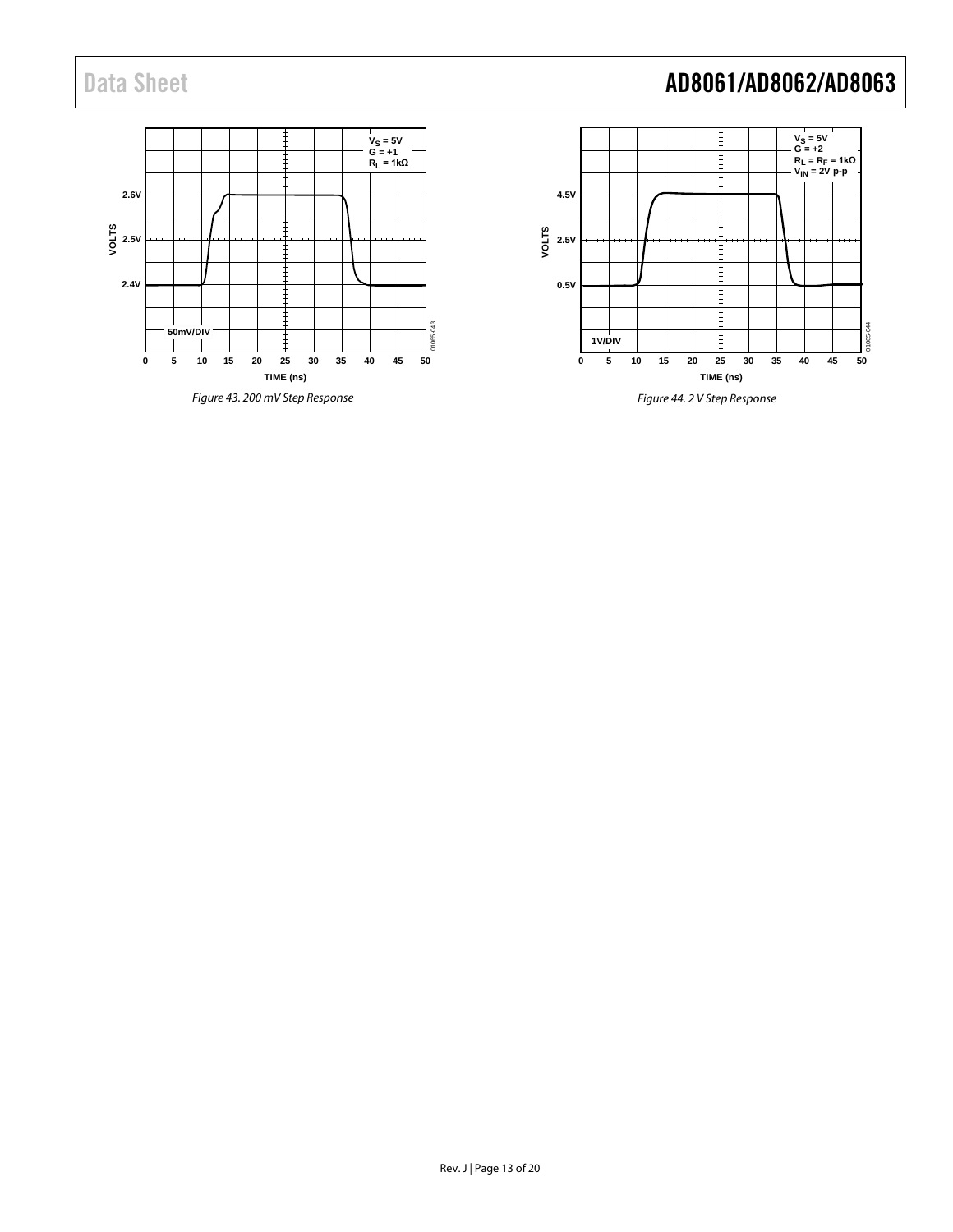### <span id="page-13-0"></span>CIRCUIT DESCRIPTION

The AD8061/AD8062/AD8063 family is comprised of high speed voltage feedback op amps. The high slew rate input stage is a true, single-supply topology, capable of sensing signals at or below the minus supply rail. The rail-to-rail output stage can pull within 30 mV of either supply rail when driving light loads and within 0.3 V when driving 150  $Ω$ . High speed performance is maintained at supply voltages as low as 2.7 V.

#### <span id="page-13-1"></span>**HEADROOM CONSIDERATIONS**

These amplifiers are designed for use in low voltage systems. To obtain optimum performance, it is useful to understand the behavior of the amplifier as input and output signals approach the amplifier's headroom limits.

The AD8061/AD8062/AD8063 input common-mode voltage range extends from the negative supply voltage (actually 200 mV below this), or ground for single-supply operation, to within 1.8 V of the positive supply voltage. Thus, at a gain of 2, the AD8061/AD8062/AD8063 can provide full rail-to-rail output swing for supply voltage as low as 3.6 V, assuming the input signal swings from  $-V<sub>S</sub>$  (or ground) to +V<sub>s</sub>/2. At a gain of 3, the AD8061/AD8062/AD8063 can provide a rail-to-rail output range down to 2.7 V total supply voltage.

Exceeding the headroom limit is not a concern for any inverting gain on any supply voltage, as long as the reference voltage at the amplifier's positive input lies within the amplifier's input common-mode range.

The input stage is the headroom limit for signals when the amplifier is used in a gain of 1 for signals approaching the positive rail[. Figure 45](#page-13-2) shows a typical offset voltage vs. input common-mode voltage for the AD8061/AD8062/AD8063 amplifier on a 5 V supply. Accurate dc performance is maintained from approximately 200 mV below the minus supply to within 1.8 V of the positive supply. For high speed signals, however, there are other considerations. [Figure 46](#page-13-3) shows −3 dB bandwidth vs. dc input voltage for a unity-gain follower. As the common-mode voltage approaches the positive supply, the amplifier holds together well, but the bandwidth begins to drop at 1.9 V within  $+V_s$ .

This manifests itself in increased distortion or settling time. [Figure 16](#page-7-0) plots the distortion of a 1 V p-p signal with the AD8061/AD8062/AD8063 amplifier used as a follower on a 5 V supply vs. signal common-mode voltage. Distortion performance is maintained until the input signal center voltage gets beyond 2.5 V, as the peak of the input sine wave begins to run into the upper common-mode voltage limit.

<span id="page-13-2"></span>

<span id="page-13-3"></span>

Higher frequency signals require more headroom than lower frequencies to maintain distortion performance[. Figure 47](#page-14-1) illustrates how the rising edge settling time for the amplifier configured as a unity-gain follower stretches out as the top of a 1 V step input approaches and exceeds the specified input common-mode voltage limit.

For signals approaching the minus supply and inverting gain and high positive gain configurations, the headroom limit is the output stage. The AD8061/AD8062/AD8063 amplifiers use a common emitter style output stage. This output stage maximizes the available output range, limited by the saturation voltage of the output transistors. The saturation voltage increases with the drive current the output transistor is required to supply, due to the output transistors' collector resistance. The saturation voltage is estimated using the equation

$$
V_{\text{SAT}} = 25 \text{ mV} + I_0 \times 8 \text{ }\Omega
$$

where: *I*<sub>o</sub> is the output current. 8  $\Omega$  is a typical value for the output transistors' collector resistance.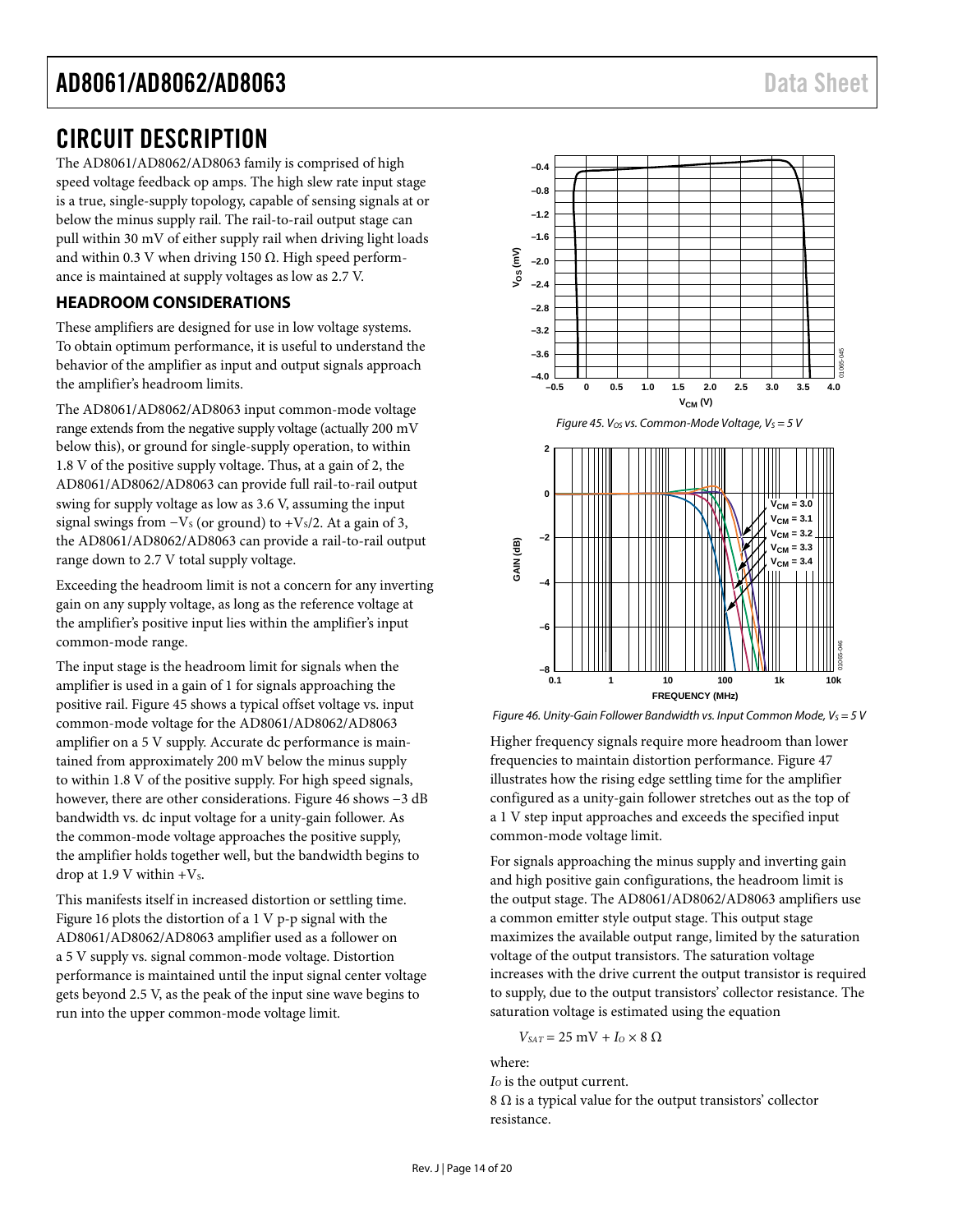

<span id="page-14-1"></span>As the saturation point of the output stage is approached, the output signal shows increasing amounts of compression and clipping. As in the input headroom case, the higher frequency signals require a bit more headroom than lower frequency signals. [Figure 16,](#page-7-0) [Figure 17,](#page-7-1) an[d Figure 18](#page-7-2) illustrate this point, plotting typical distortion vs. output amplitude and bias for gains of 2 and 5.

#### <span id="page-14-0"></span>**OVERLOAD BEHAVIOR AND RECOVERY** *Input*

The specified input common-mode voltage of the AD8061/ AD8062/AD8063 is −200 mV below the negative supply to within 1.8 V of the positive supply. Exceeding the top limit results in lower bandwidth and increased settling time as seen in [Figure 46](#page-13-3) and [Figure 47.](#page-14-1) Pushing the input voltage of a unitygain follower beyond 1.6 V within the positive supply leads to the behavior shown i[n Figure 48—](#page-14-2)an increasing amount of output error and much increased settling time. Recovery time from input voltages 1.6 V or closer to the positive supply is approximately 35 ns, which is limited by the settling artifacts caused by transistors in the input stage coming out of saturation.

The AD8061/AD8062/AD8063 family does not exhibit phase reversal, even for input voltages beyond the voltage supply rails. Going more than 0.6 V beyond the power supplies turns on protection diodes at the input stage, which greatly increases the current draw of the device.

## Data Sheet **AD8061/AD8062/AD8063**



#### <span id="page-14-2"></span>*Output*

Output overload recovery is typically within 40 ns after the amplifier's input is brought to a nonoverloading value. [Figure 49](#page-14-3) shows output recovery transients for the amplifier recovering from a saturated output from the top and bottom supplies to a point at midsupply.

<span id="page-14-3"></span>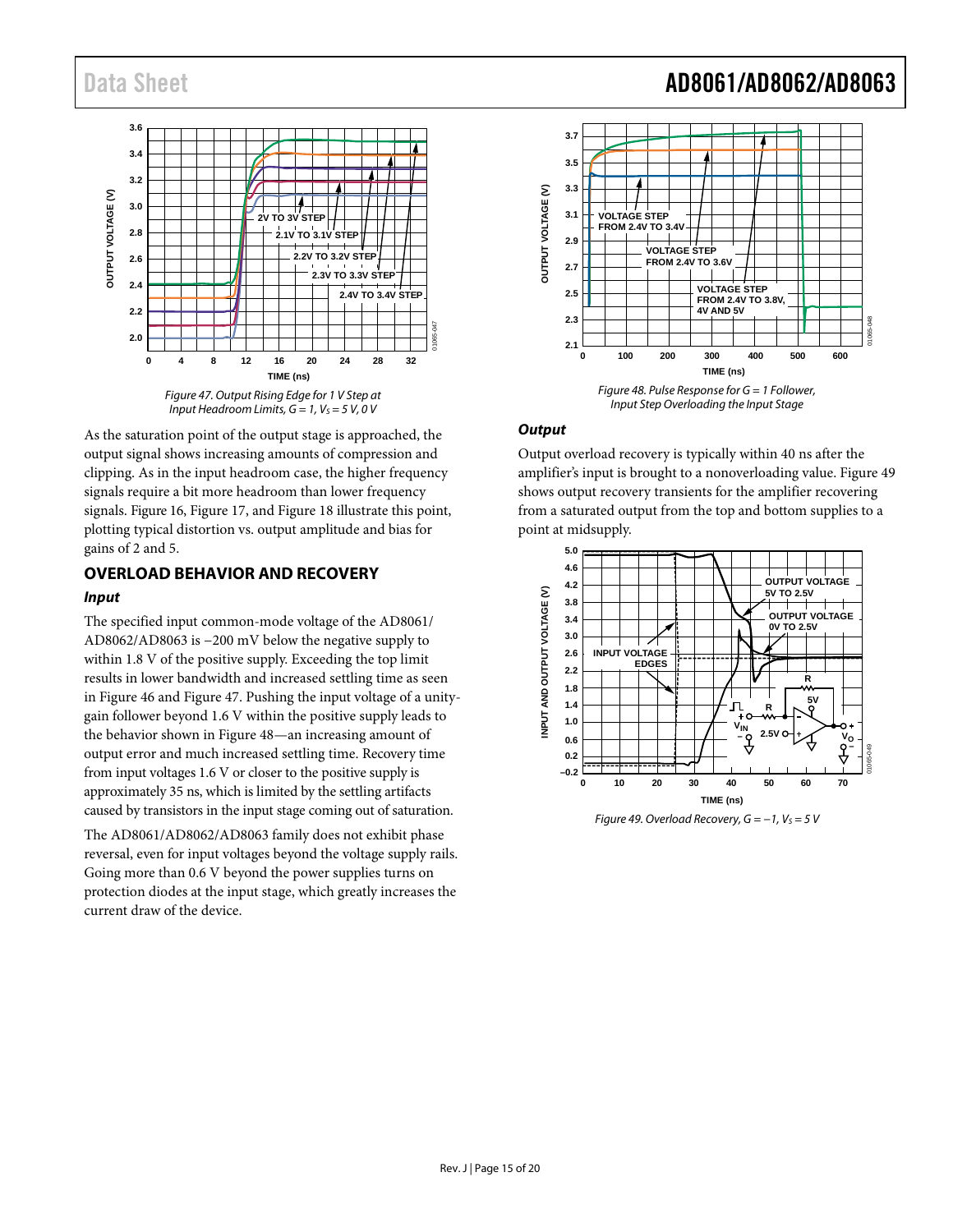### <span id="page-15-0"></span>**CAPACITIVE LOAD DRIVE**

The AD8061/AD8062/AD8063 family is optimized for bandwidth and speed, not for driving capacitive loads. Output capacitance creates a pole in the amplifier's feedback path, leading to excessive peaking and potential oscillation. If dealing with load capacitance is a requirement of the application, the two strategies to consider are as follows:

- Use a small resistor in series with the amplifier's output and the load capacitance.
- Reduce the bandwidth of the amplifier's feedback loop by increasing the overall noise gain.

[Figure 50](#page-15-3) shows a unity-gain follower using the series resistor strategy. The resistor isolates the output from the capacitance and, more importantly, creates a zero in the feedback path that compensates for the pole created by the output capacitance.



*Figure 50. Series Resistor Isolating Capacitive Load*

<span id="page-15-3"></span>Voltage feedback amplifiers like those in the AD8061/AD8062/ AD8063 family are able to drive more capacitive load without excessive peaking when used in higher gain configurations because the increased noise gain reduces the bandwidth of the overall feedback loop[. Figure 51](#page-15-4) plots the capacitance that produces 30% overshoot vs. noise gain for a typical amplifier.



<span id="page-15-4"></span>*Figure 51. Capacitive Load vs. Closed-Loop Gain*

#### <span id="page-15-1"></span>**DISABLE OPERATION**

The internal circuit for the AD8063 disable function is shown in [Figure 52.](#page-15-5) When the DISABLE node is pulled below 2 V from the positive supply, the supply current decreases from typically 6.5 mA to under 400 µA, and the AD8063 output enters a high impedance state. If the DISABLE node is not connected and allowed to float, the AD8063 stays biased at full power.



<span id="page-15-5"></span>[Figure 34](#page-10-0) shows the AD8063 supply current vs. DISABLE voltage[. Figure 35](#page-10-1) plots the output seen when the AD8063 input is driven with a 10 MHz sine wave, and DISABLE is toggled from 0 V to 5 V, illustrating the part's turn-on and turn-off time[. Figure 33](#page-10-2) shows the input/output isolation response with the AD8063 shut off.

#### <span id="page-15-2"></span>**BOARD LAYOUT CONSIDERATIONS**

Maintaining the high speed performance of the AD8061/AD8062/ AD8063 family requires the use of high speed board layout techniques and low parasitic components.

The PCB should have a ground plane covering unused portions of the component side of the board to provide a low impedance path. Remove the ground plane near the package to reduce parasitic capacitance.

Proper bypassing is critical. Use a ceramic 0.1 µF chip capacitor to bypass both supplies. Locate the chip capacitor within 3 mm of each power pin. Additionally, connect in parallel a 4.7 µF to 10 µF tantalum electrolytic capacitor to provide charge for fast, large signal changes at the output.

Minimizing parasitic capacitance at the amplifier's inverting input pin is very important. Locate the feedback resistor close to the inverting input pin. The value of the feedback resistor may come into play—for instance, 1 kΩ interacting with 1 pF of parasitic capacitance creates a pole at 159 MHz. Use stripline design techniques for signal traces longer than 25 mm. Design them with either 50 Ω or 75 Ω characteristic impedance and proper termination at each end.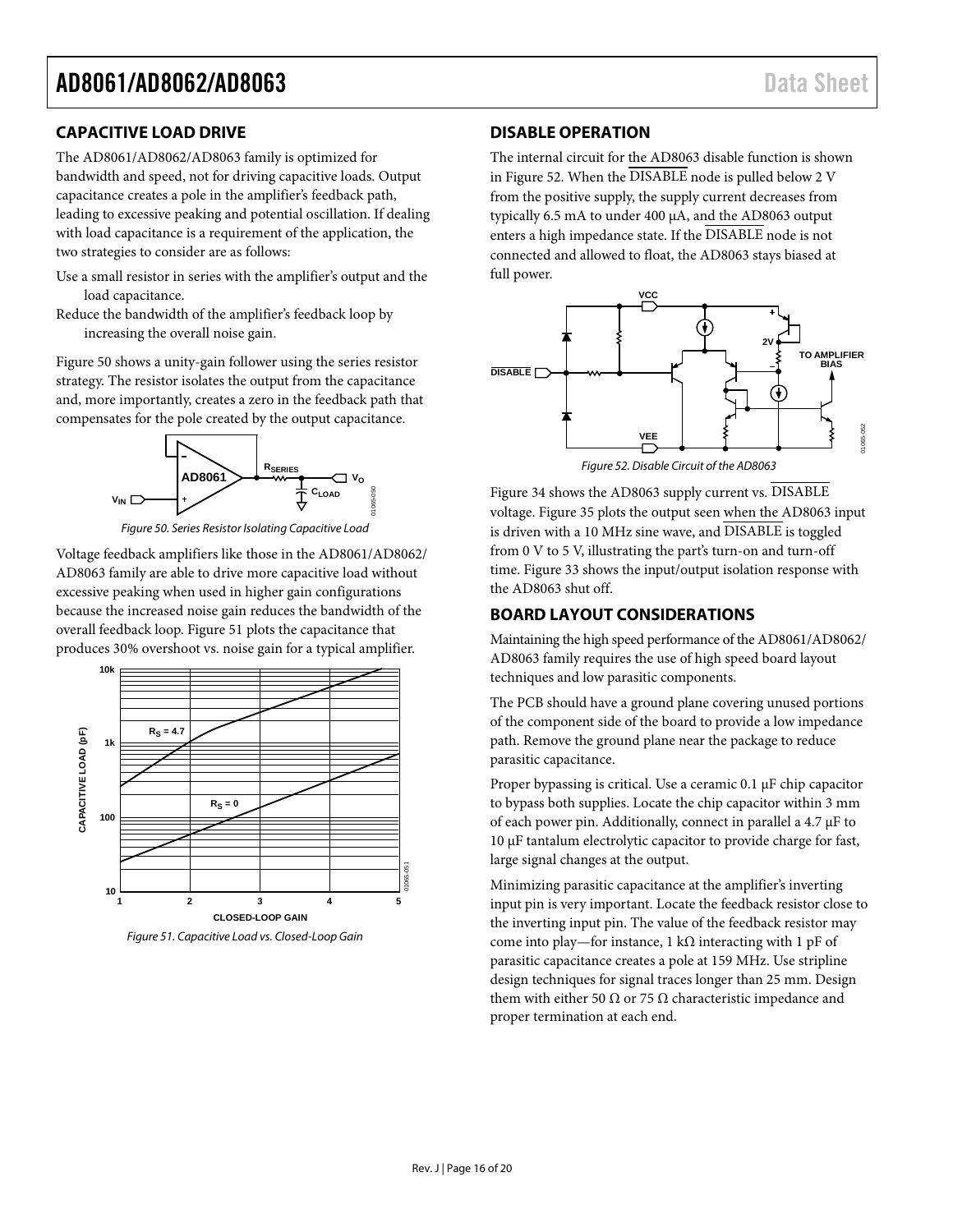### <span id="page-16-1"></span><span id="page-16-0"></span>APPLICATIONS INFORMATION **SINGLE-SUPPLY SYNC STRIPPER**

When a video signal contains synchronization pulses, it is sometimes desirable to remove them prior to performing certain operations. In the case of analog-to-digital conversion, the sync pulses consume some of the dynamic range, so removing them increases the converter's available dynamic range for the video information.

[Figure 53](#page-16-3) shows a basic circuit for creating a sync stripper using the AD8061 powered by a single supply. When the negative supply is at ground potential, the lowest potential to which the output can go is ground. This feature is exploited to create a waveform whose lowest amplitude is the black level of the video and does not include the sync level.



*Figure 53. Single 3 V Sync Stripper Using AD8061*

<span id="page-16-3"></span>In this case, the input video signal has its black level at ground, so it comes out at ground at the input. Because the sync level is below the black level, it does not show up at the output. However, all of the active video portion of the waveform is amplified by a gain of 2 and then normalized to unity gain by the backterminated transmission line[. Figure 54](#page-16-4) is an oscilloscope plot of the input and output waveforms.



<span id="page-16-4"></span>*Figure 54. Input and Output Waveforms for a Single-Supply Video Sync Stripper Using an AD8061*

Some video signals with sync are derived from single-supply devices, such as video DACs. These signals can contain sync, but the whole waveform is positive, and the black level is not at ground but at a positive voltage.

The circuit can be modified to provide the sync stripping function for such a waveform. Instead of connecting  $R<sub>G</sub>$  to ground, connect it to a dc voltage that is two times the black level of the input signal. The gain from the noninverting input to the output is 2, which means the black level is amplified by 2 to the output. However, the gain through RG is −1 to the output. It takes a dc level of twice the input black level to shift the black level to ground at the output. When this occurs, the sync is stripped, and the active video is passed as in the groundreferenced case.



*Figure 55. RGB Cable Driver Using AD8061 and AD8062*

### <span id="page-16-5"></span><span id="page-16-2"></span>**RGB AMPLIFIER**

Most RGB graphics signals are created by video DAC outputs that drive a current through a resistor to ground. At the video black level, the current goes to zero, and the voltage of the video is also zero. Before the availability of high speed rail-to-rail op amps, it was essential that an amplifier have a negative supply to amplify such a signal. Such an amplifier is necessary if one wants to drive a second monitor from the same DAC outputs.

However, high speed, rail-to-rail output amplifiers like the AD8061 and AD8062 accept ground-level input signals and output ground-level signals. They are used as RGB signal amplifiers. A combination of the AD8061 (single) and the AD8062 (dual) amplifies the three video channels of an RGB system[. Figure 55](#page-16-5) shows a circuit that performs this function.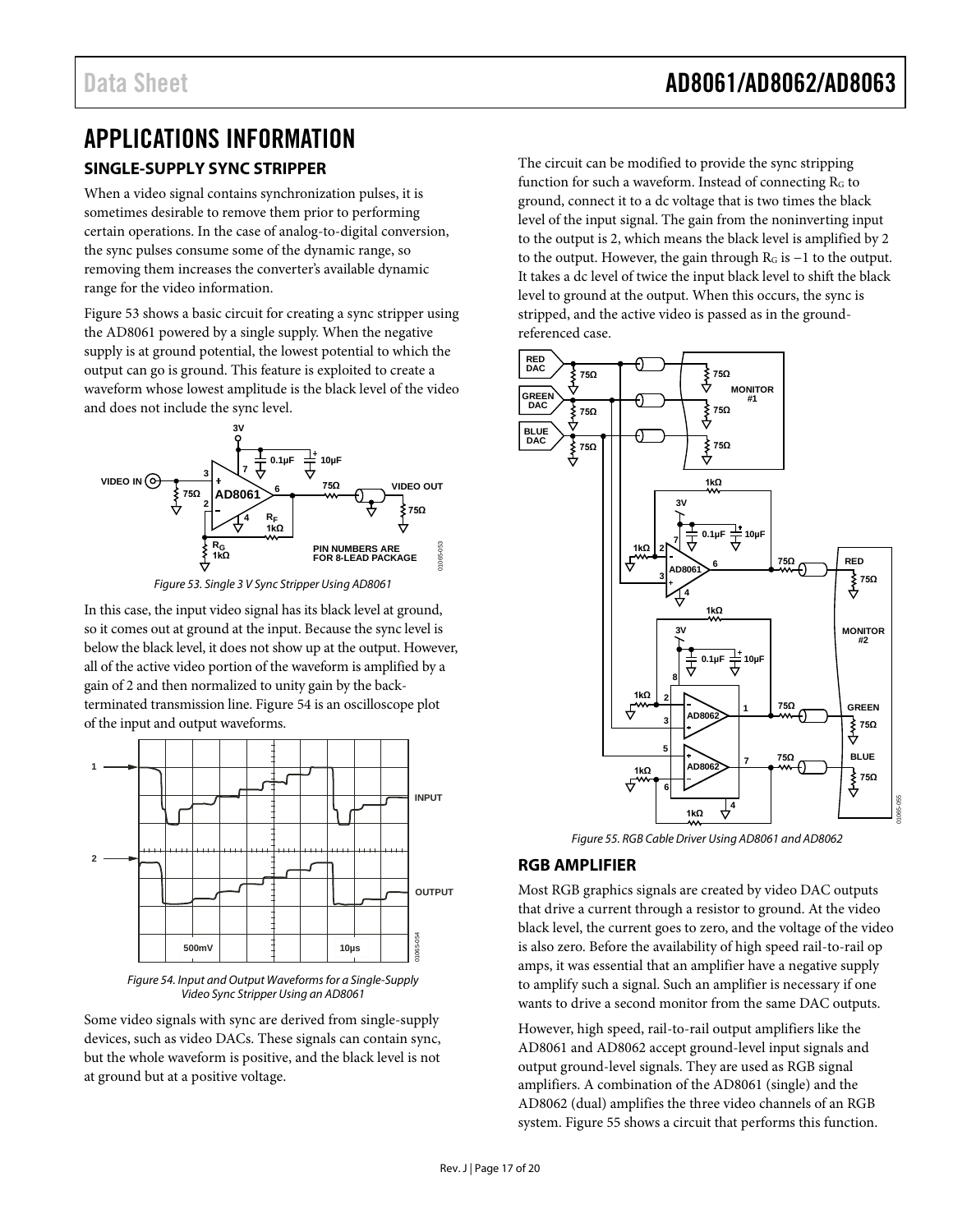#### <span id="page-17-0"></span>**MULTIPLEXER**

The AD8063 has a disable pin used to power down the amplifier to save power or to create a mux circuit. If two (or more) AD8063 outputs are connected together, and only one is enabled, then only the signal of the enabled amplifier will appear at the output. This configuration is used to select from various input signal sources. Additionally, the same input signal is applied to different gain stages, or differently tuned filters, to make a gainstep amplifier or a selectable frequency amplifier.

[Figure 56](#page-17-1) shows a schematic of two AD8063 devices used to create a mux that selects between two inputs. One of these is a 1 V p-p, 3 MHz sine wave; the other is a 2 V p-p, 1 MHz sine wave.



<span id="page-17-1"></span>*Figure 56. Two-to-One Multiplexer Using Two AD8063s*

The select signal and the output waveforms for this circuit are shown in [Figure 57.](#page-17-2) For synchronization clarity, two different frequency synthesizers, whose time bases are locked to each other, generate the signals.



<span id="page-17-2"></span>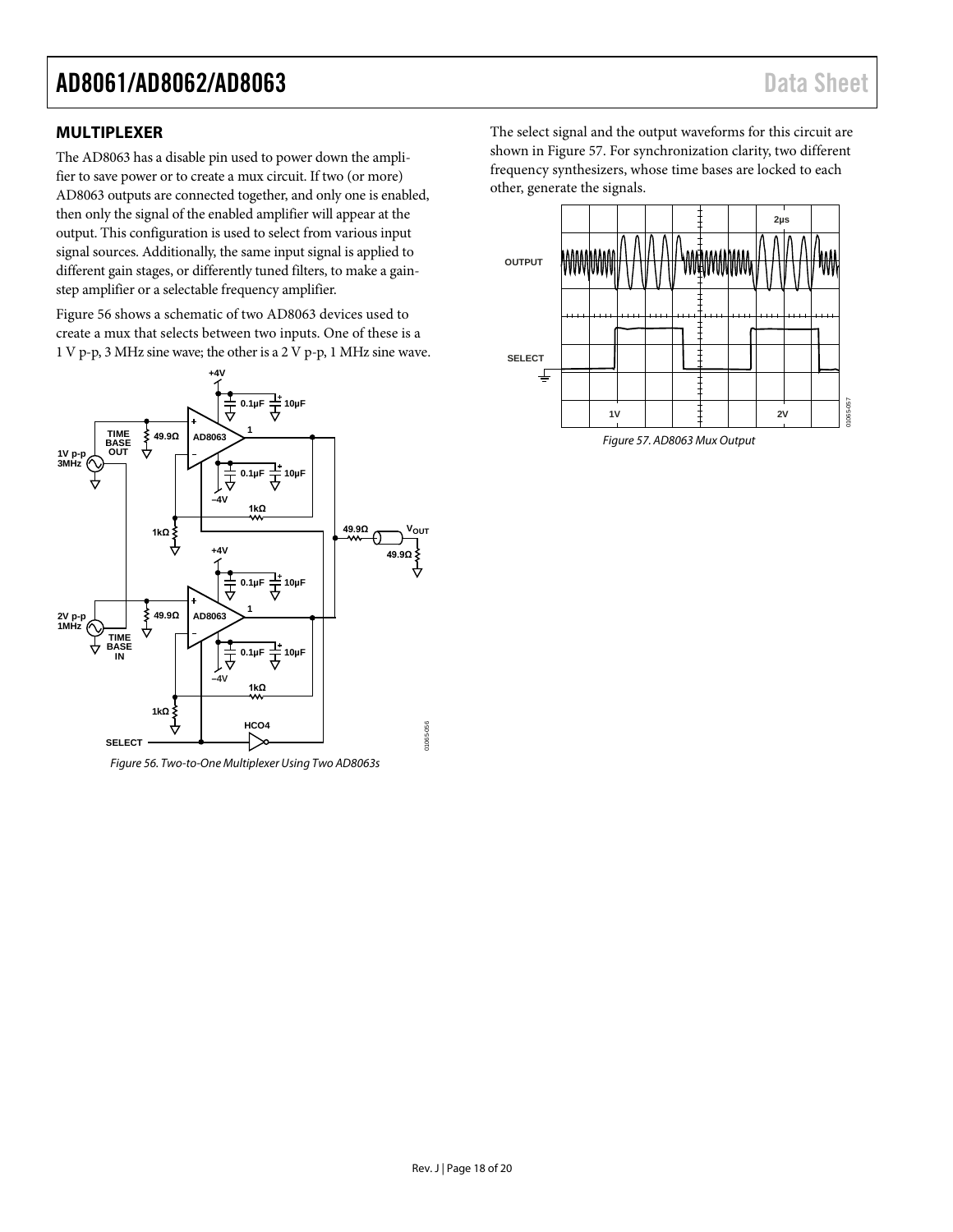### <span id="page-18-0"></span>OUTLINE DIMENSIONS